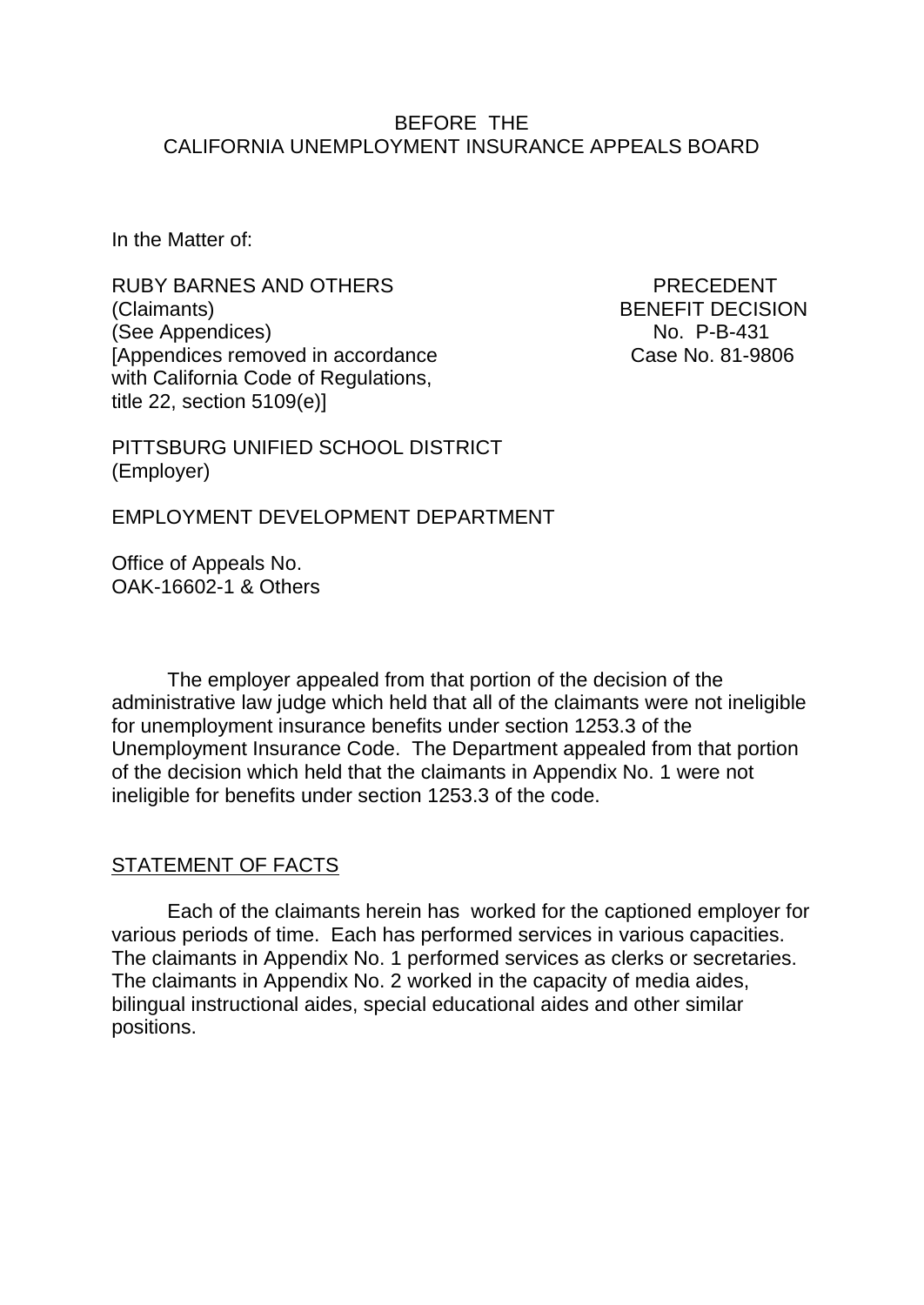Each of the clerks and secretaries worked for the employer 12 months each year until 1978. In the summer of that year their employment was reduced to 11 months. During the month they did not work they were told they were laid off. They filed for unemployment and eventually collected. In the summer of 1979 the claimants were again "laid off." This time, however, their school year was reduced from 11 months to 10 months. Again they filed for unemployment benefits and collected benefits. The school year remained at 10 months and in the summer of 1980 the claimants filed and received unemployment benefits again. The present case involves claims for unemployment benefits in the summer of 1981.

In July 1981 some of the clerks and secretaries were sent a notice indicating that their performance the previous academic year was appreciated and they had reasonable assurance of returning to work in the fall of 1981. Each of the claimants expected to return to work in the fall but was not employed for two months during the summer. They were not paid for the period of unemployment. Each of these claimants considered that her employment was on a 12-month basis and she was then laid off during the summertime for two months. At the time this action occurred they had pending an unfair labor practice against the Pittsburg Unified School District that was unresolved. They had been advised by their union representative (California School Employees Association) that they were 12-month employees. Also during this time a position arose entitled "Clerical Aide." Various claimants were asked whether they wished to apply and some indicated they did not. This was a full-time 12-month position. Four claimants, Blakemore (No. 5), Mather (No. 24), Quesada (No. 26), and Hill (No. 21), refused to consider this position because they considered it a demotion either in rate of pay or job responsibility. The district did not consider this a demotion.

The claimants in Appendix No. 2 worked as instructional aides in the school year 1980-81. They were sent notice on May 1, 1981, thanking them for their services and indicating they were going to be reemployed in the school year beginning September 1981. They were told they would be "instructional aides." On August 15 some of these people were sent another notice which indicated their first workday would be September 1, 1981. That notice provides in pertinent part the following:

"Notwithstanding any other provisions herein, employment is subject to the continued satisfactory performance and/or special funding of this project. If funding ceases or is reduced the employee is subject to termination."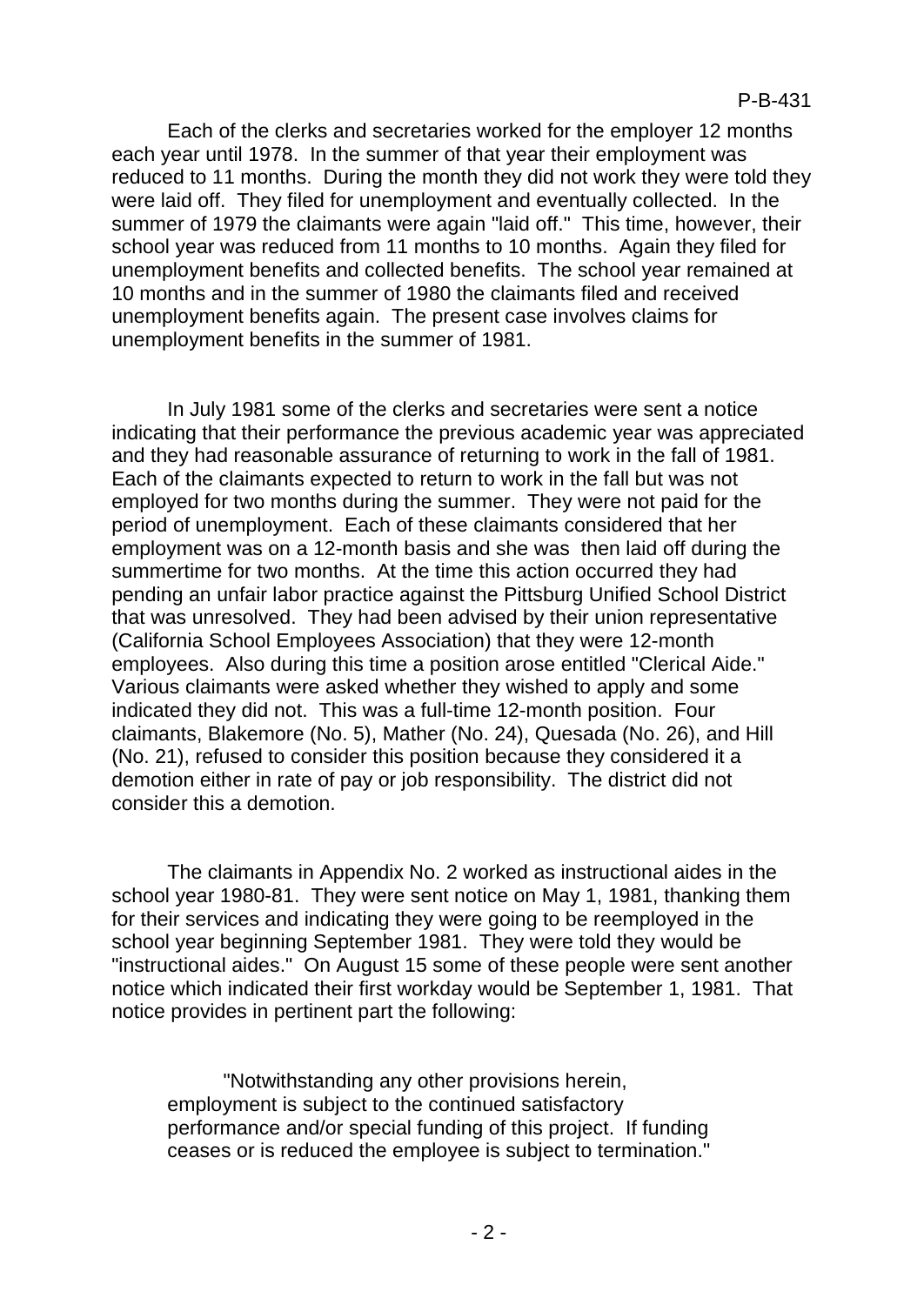Testimony offered on behalf of the instructional aides indicates their positions have changed in various respects which would include hours, pay or responsibility. Some of these people, however, indicated that their positions were not specifically laid out in the notices they received except Claimant Greenup (No. 20) [she was told she would be a media aide as of August 15].

The employer indicated that the positions of the aides were subject to funding. As of the day before the hearing funding of some of these positions was not certain but it was felt that funding would be approved. The bilingual aides, however, have not been funded by the federal government but there are funds to reemploy the bilingual aides for one month [there are excess funds carried over from the last academic year]. All these positions are subject to federal funding. Claimant Camarillo (No. 7) was a community liaison bilingual person who received notice that she would be reinstated in the fall of 1981,but in fact was laid off effective August 24, 1981 but told that she could resume her position as bilingual aide.

## REASONS FOR DECISION

Section 1253.3 of the California Unemployment Insurance Code provides that:

"(a) Notwithstanding any other provision of this division, unemployment compensation benefits, extended duration benefits, and federal-state extended benefits are payable on the basis of service to which Section 3309(a)(1) of the Internal Revenue Code of 1954 applies, in the same amount, on the same terms, and subject to the same conditions as such benefits payable on the basis of other service subject to this division, except as provided by this section.

"(b) Benefitsspecified by subdivision (a) of this section based on service performed in the employ of a nonprofit organization, or of any public entity as defined by Section 605, with respect to service in an instructional, research, or principal administrative capacity for an educational institution shall not be payable to any individual with respect to any week which begins during the period between two successive academic years or terms or, when an agreement provides instead for a similar period between two regular but not successive terms,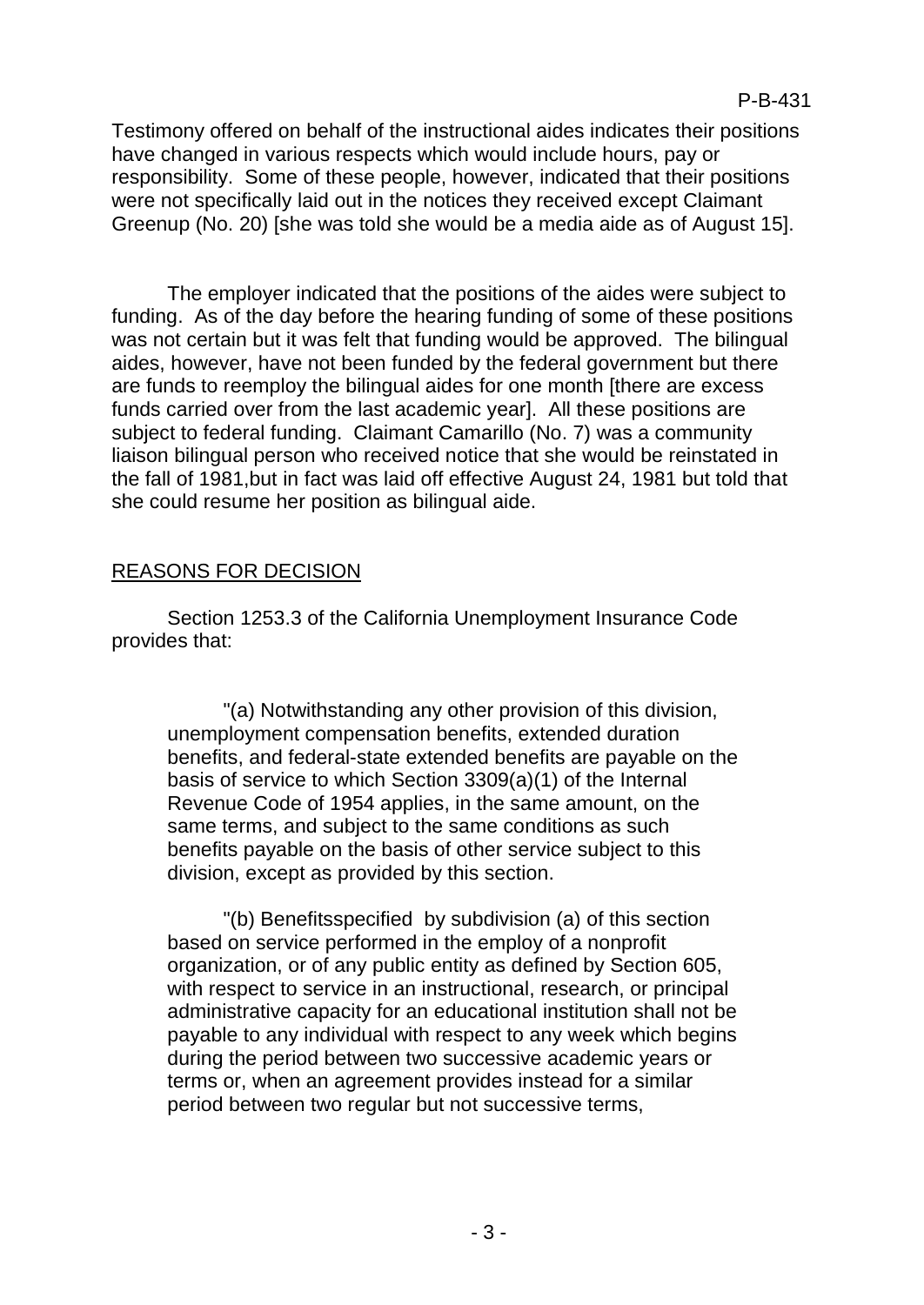during such period, or during a period of paid sabbatical leave provided for in the individual's contract, if the individual performs such services in the first of such academic years or terms and if there is a contract or a reasonable assurance that such individual will perform services in any such capacity for any educational institution in the second of such academic years or terms.

"(c) Benefits specified by subdivision (a) of this section based on service performed in the employ of a nonprofit organization, or of any public entity as defined by Section 605, with respect to service in any other capacity than specified in subdivision (b) for an educational institution (other than an institution of higher education) shall not be payable to any individual with respect to any week which commences during a period between two successive academic years or terms if such individual performs such service in the first of such academic years or terms and there is a reasonable assurance that such individual will perform such service in the second of such academic years or terms."

\* \* \*

"(f) For purposes of this section, to the extent permitted by federal law, 'reasonable assurance' includes, but is not limited to, an offer of employment made by the educational institution, provided, that such offer is not contingent on enrollment, funding, or program changes."

The claimants herein, in Appendix No. 1, are clerks and secretaries, and their situation is similar to that of the claimant in Appeals Board Decision No. P-B-417. In that decision the claimant received notice dated August 9, 1978 that the terms of her employment had been changed so that effective September 9, 1978 her work year would be on a 10-month basis. The effect of this action was that she was laid off from her normal summer work that school year. Code section 1253.3 was held not applicable and thus unemployment insurance benefits were payable to the claimant for the summer of 1979.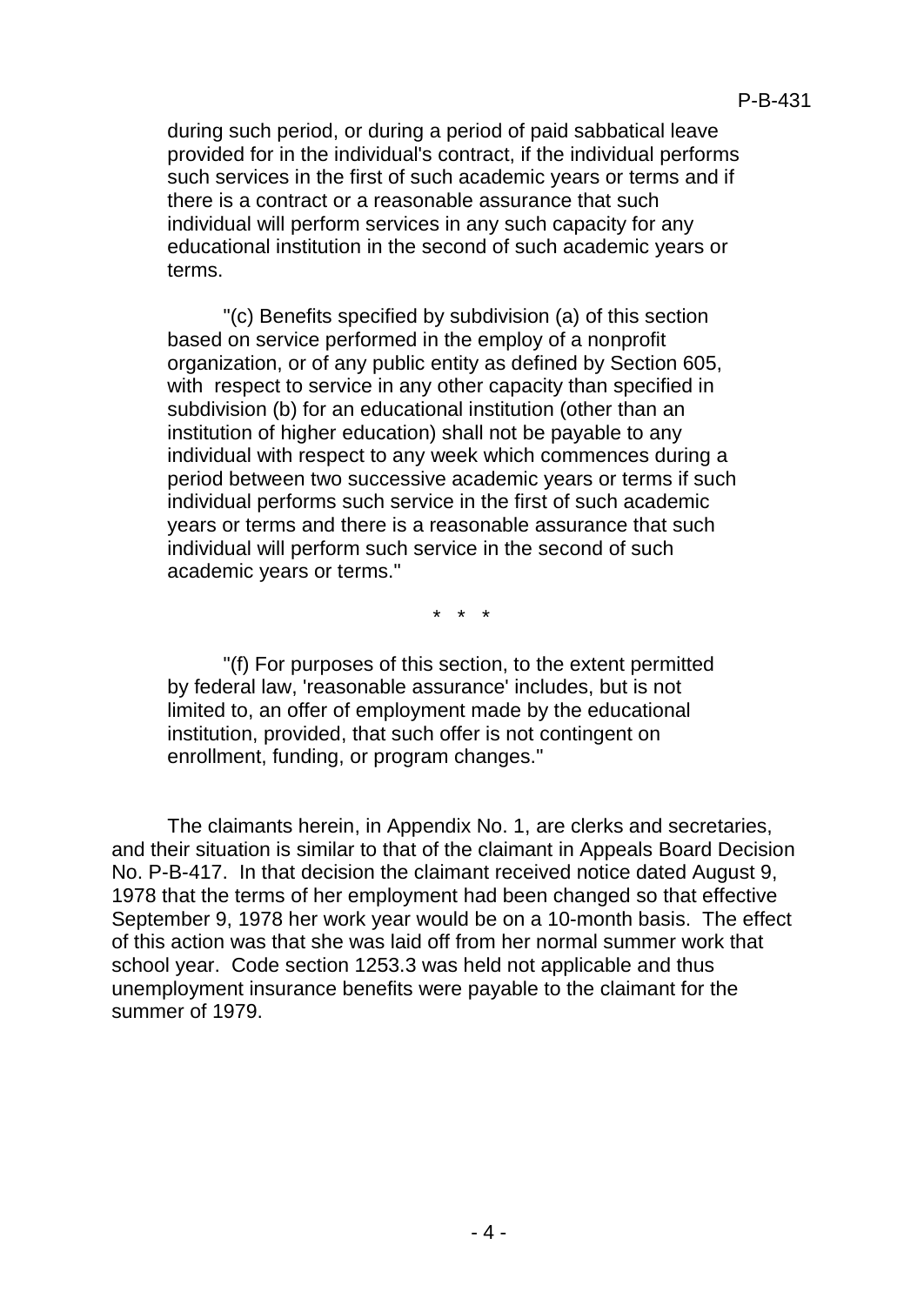The claimants in Appendix No. 1 received notice in 1978 that their work year would be reduced beginning in 1978 and they received unemployment insurance benefits during the summer of 1978. In the summer of 1979 the claimant's school year was reduced further to 10 months and they filed for and received unemployment insurance benefits. The situation in 1980 remained the same and the claimants received benefits that summer. Beginning September 1980 the claimants were on a 10-month contract. At that point there was no cancellation of agreed-upon summer work as no such commitment was ever made. Certainly code section 1253.3 is applicable to their claims for benefits for the summer of 1981. We do not believe that once a school employee has been employed on a 12-month basis and the contract is thereafter changed that the employee will always remain entitled to benefits during the recess period. Thus, we distinguish and limit Appeals Board Decision No. P-B-417 to those cases involving the year in which the change in employment conditions takes place.

With respect to Appendix No. 2, these instructional aides were notified May 1, 1981 that they were going to be reemployed in the school year beginning September 1981. They had an on-going employment relationship with the employer school district. Each of them reasonably expected to return to work at the end of the summer recess period in the beginning of the next academic year. The school district also expected each of the claimants to return to work. This expectation of the employer and claimants along with their employment relationship developed over years of employment constituted a reasonable assurance that each would return. None of these claimants had a mere offer of employment; instead they had an on-going employment relationship. Their on-going employment relationship provided greater reasonable assurance of continuing employment as compared to a mere offer given to an instructional aide who lacked an on-going employment relationship; that is, having not previously worked for the school district or having worked for the school district for only a short time. The mere remote possibility that the school district's future plans, programs, or finances might change does not negate the reasonable assurance between the parties that the claimants would return to work in the fall. To hold otherwise would be to interpret "reasonable assurance" as something substantially different from that intended by Congress when it passed the Unemployment Compensation Amendments of 1976 (see Russ v. California Unemployment Insurance Appeals Board (1981), 125 C.A.3d 834, 179 Cal.Rptr. 421). Accordingly, these claimants had reasonable assurance of returning to work and therefore are ineligible for benefits under code section 1253.3.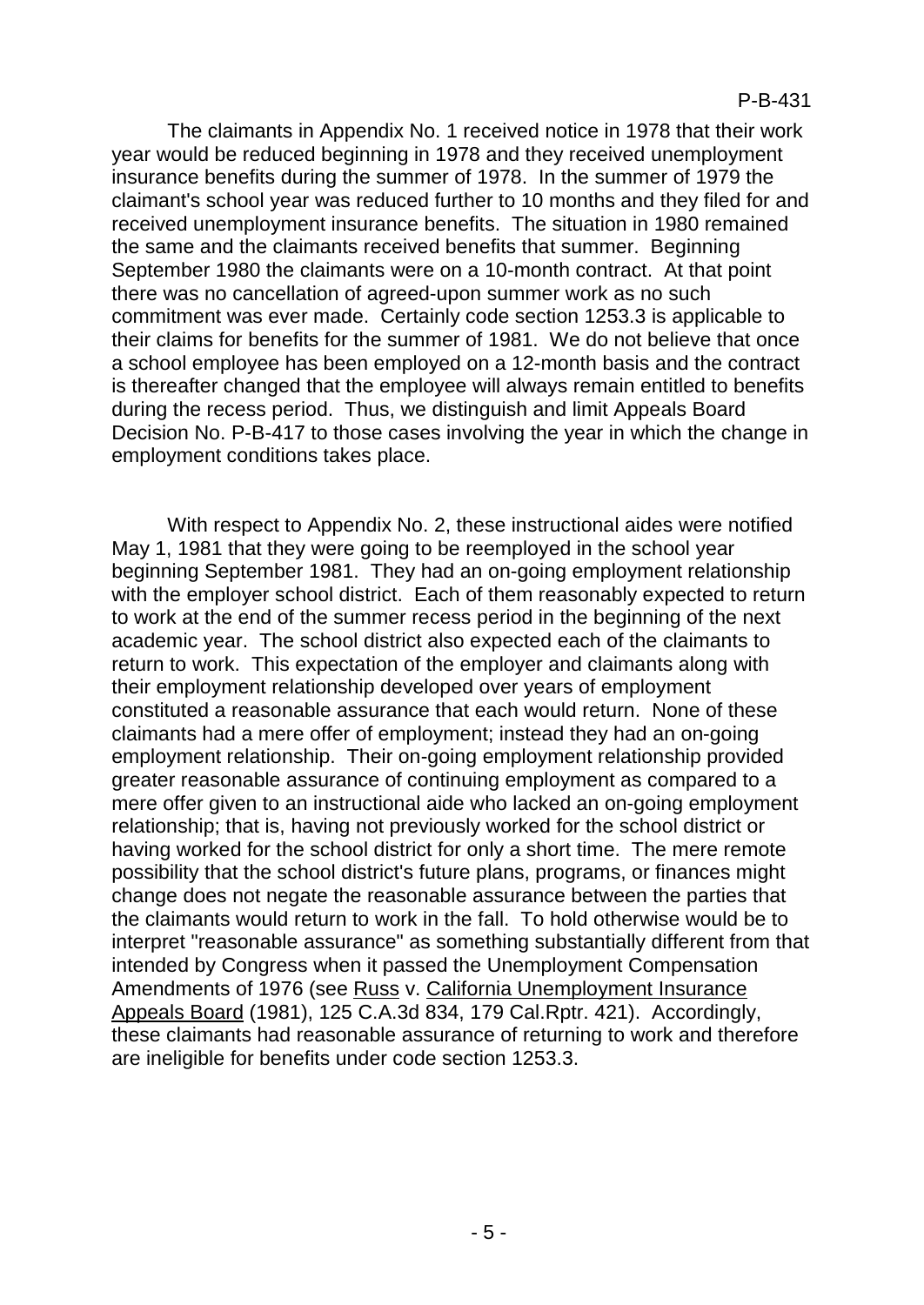#### DECISION

The appealed portion of the decision of the administrative law judge is reversed. The claimants in Appendix No. 1 and the claimants in Appendix No. 2 are ineligible for benefits under section 1253.3 of the code.

Sacramento, California, December 16, 1982.

# CALIFORNIA UNEMPLOYMENT INSURANCE APPEALS BOARD

MARILYN H. GRACE

HERBERT RHODES

JAMES J. HAGARTY

DISSENTING - Written Opinion Attached.

DON BLEWETT

LORETTA A. WALKER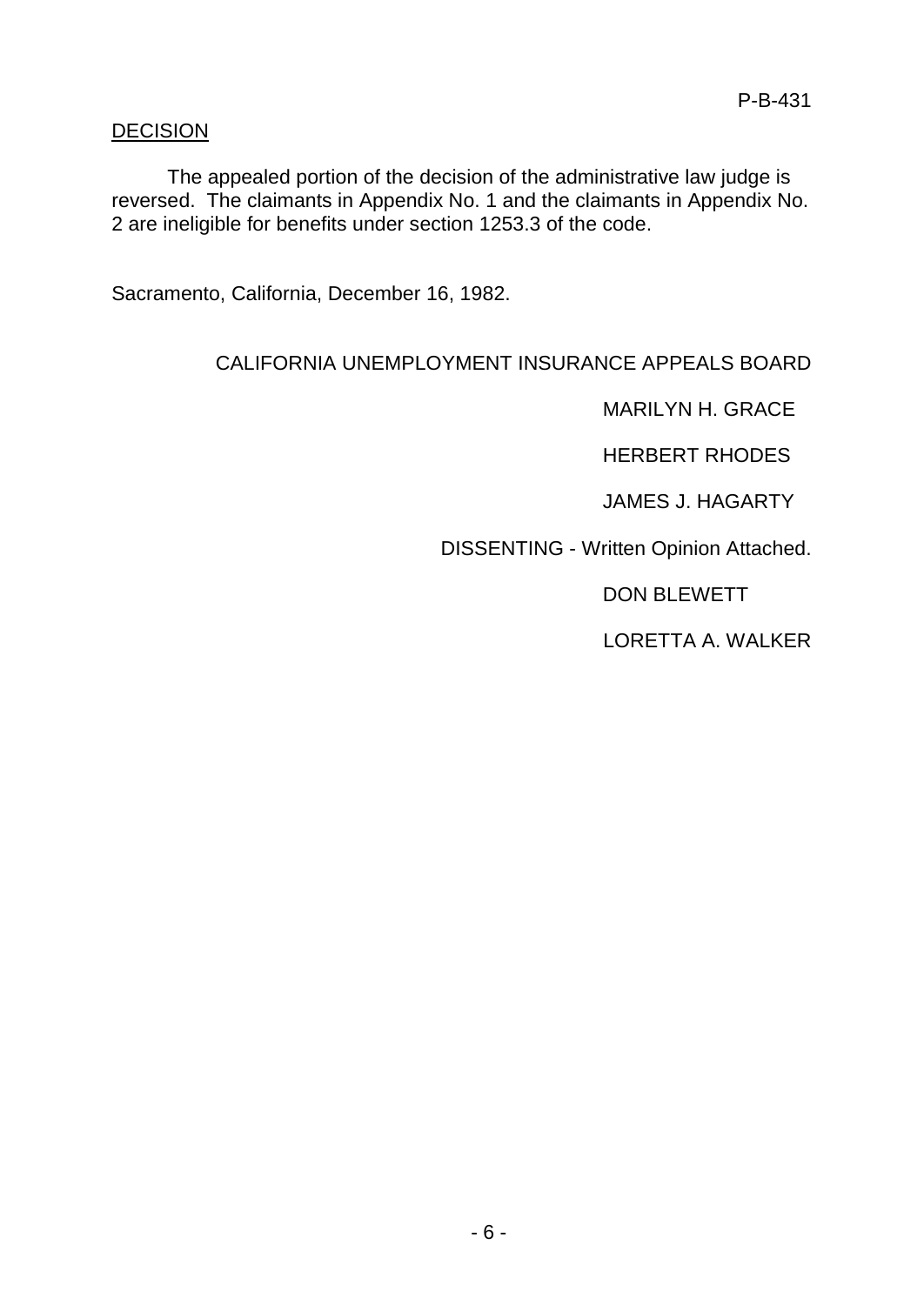### DISSENTING OPINION

We agree with the majority that the instructional aides listed in Appendix No. 2 had an on-going employment relationship which constituted reasonable assurance of return to work and thus are not eligible under section 1253.3. However, we must disagree with the majority regarding the clerks and secretaries named in Appendix No. 1.

It is important to decide whether the clerks in Appendix No. 1 fall within the provisions of Appeals Board Decision No. P-B-417. Although it may be contended that their classification changed from that of 12-month employees to 10-month employees, the more logical and reasonable approach is to examine why their employment situation changed and the nature of that change.

The change each year from 12-month employees to 10-month employees was the result of funding shortages each year. Moreover, the record shows there was a labor dispute regarding whether they should be considered 12-month employees or 10-month employees. The employer district relieved them of their duties in 1978 because of a lack of funds, and the claimants received unemployment insurance benefits during the layoff period. Again in 1979, the employer reduced the length of employment to 10 months because funds were not available and the claimants received benefits. Identically, during the summer of 1980, such employees were placed on a reduced schedule of 10 months by reason of a lack of funds, and the claimants were eligible for benefits. Once more, the same situation existed in the summer of 1981, which leads to the case before us.

By our analysis, the summer layoff of the clerks and secretaries is neither factually nor legally different from industrial layoffs resulting from temporary plant closures or shutdowns. We perceive no real difference between the situation here and the annual model changeover closures which have occurred for many years in the auto industry and in the manufacture of other durable goods.